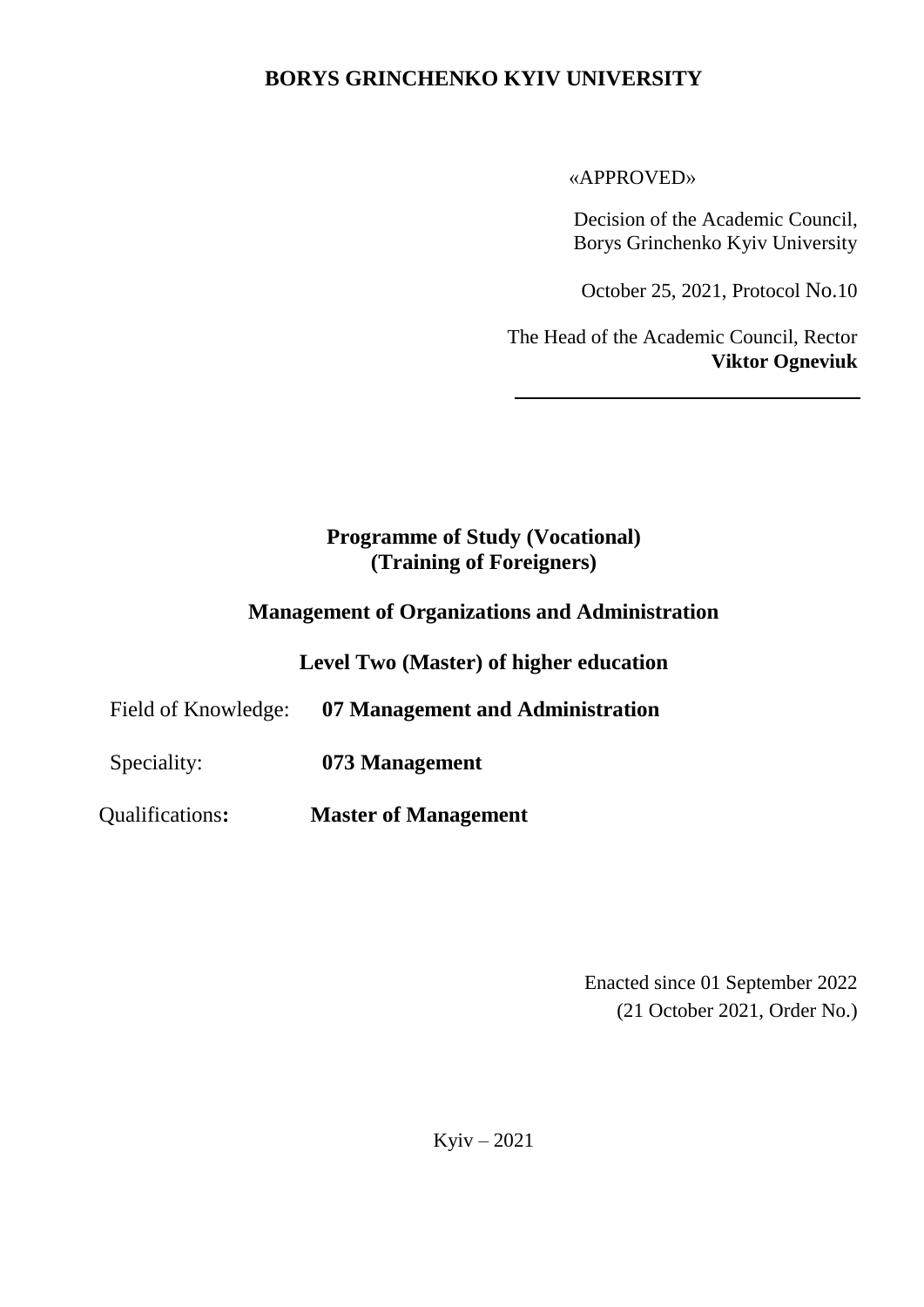### **LETTER OF APPROVAL Programme of Study (Vocational) (Training of Foreigners) Management of Organizations and Administration**

The Chair of Management Protocol No. 9, September 13, 2021

The Head of the Chair \_\_\_\_\_\_\_\_\_\_\_\_\_\_\_\_\_\_\_\_\_\_ Liudmyla Ilich

The Academic Council of the Faculty of Law and International Relations Protocol No. 9, October 20, 2021 The Head of the Academic Council \_\_\_\_\_\_\_\_\_\_\_\_\_\_\_\_\_\_\_\_\_\_ Alla Myhatska

SRL Education Internationalization

The Head of the SMC of Standardization and Quality Education \_\_\_\_\_\_\_\_\_\_\_\_\_\_\_\_\_\_ Olha Leontieva

\_\_\_\_\_\_\_\_\_, 2021

Vice-Rector on Academic Affairs \_\_\_\_\_\_\_\_\_\_\_\_\_\_\_\_\_\_ Oleksii Zhyltsov

\_\_\_\_\_\_\_\_\_, 2021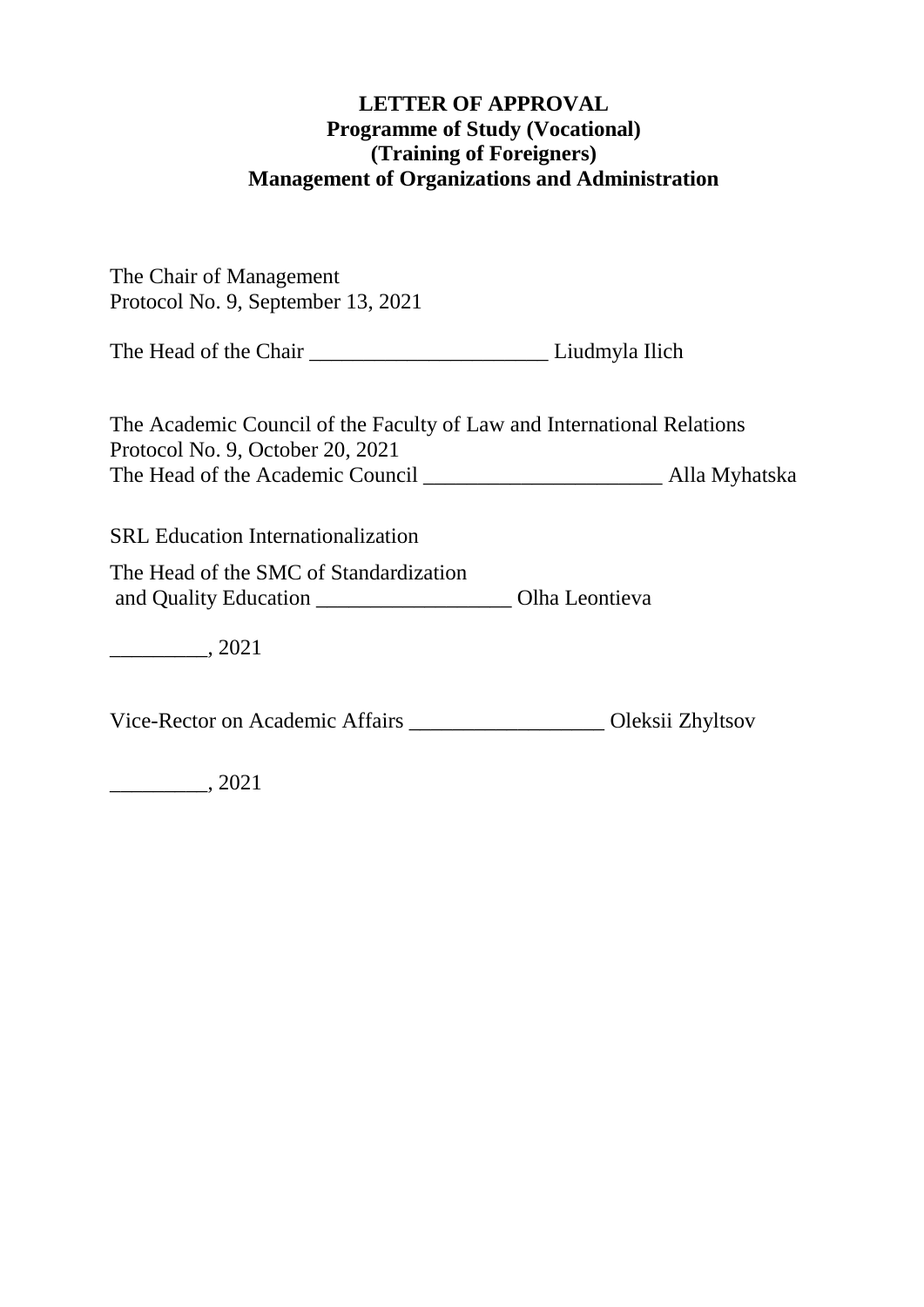#### **PREAMBLE**

Programme of Study (Vocational) "Management of Organizations and Administration" is developed on the basis of the Law of Ukraine "On Education", "On Higher Education" and the Standard of Higher Education in specialty 073 Management for the second (master's) level of higher education (approved and put into effect by the Ministry of Education and Science of Ukraine from July 10, 2019, No 959), taking into account the order No 769 of the Ministry of Education and Science of Ukraine from July 5, 2021"On Approval of Guidelines for Improving Programmes of Study for Training Foreigners and Stateless People in Ukrainian Higher Education Institutions with Regard to Peculiarities of their Training".

#### **Developed by a project group consisting of:**

*The head of the project group (guarantor of the programme of study): Svitlana Kozhemiakina,* Professor of the Chair of Management of Borys Grinchenko Kyiv University, Doctor of Economic Sciences, Professor

#### *Members of the project group:*

*Liudmyla Ilich,* Head of the Chair of Management of Borys Grinchenko Kyiv University, Doctor of Economic Sciences, Associate Professor

*Kateryna Kraus,* Associate Professor of the Chair of Management of Borys Grinchenko Kyiv University, Candidate of Economic Sciences, Associate Professor *Olena Akilina,* Assistant Professor of the Chair of Management of Boris Grinchenko University, Candidate of Economic Sciences, Associate Professor

*Anhelina Ivashkevych,* Applicant of the programme, group Мм-1-120-1.4д, Faculty of Informational Technologies and Management of Borys Grinchenko Kyiv University

#### **The programme of study is implemented from November 1, 2021**

#### **Actualized:**

| Date of Review of |  |  |
|-------------------|--|--|
| the PS            |  |  |
| Signature         |  |  |
| Name of the PS    |  |  |
| guarantor         |  |  |

This programme cannot be fully or partially copied and distributed without the permission of Borys Grinchenko Kyiv University.

© Borys Grinchenko Kyiv University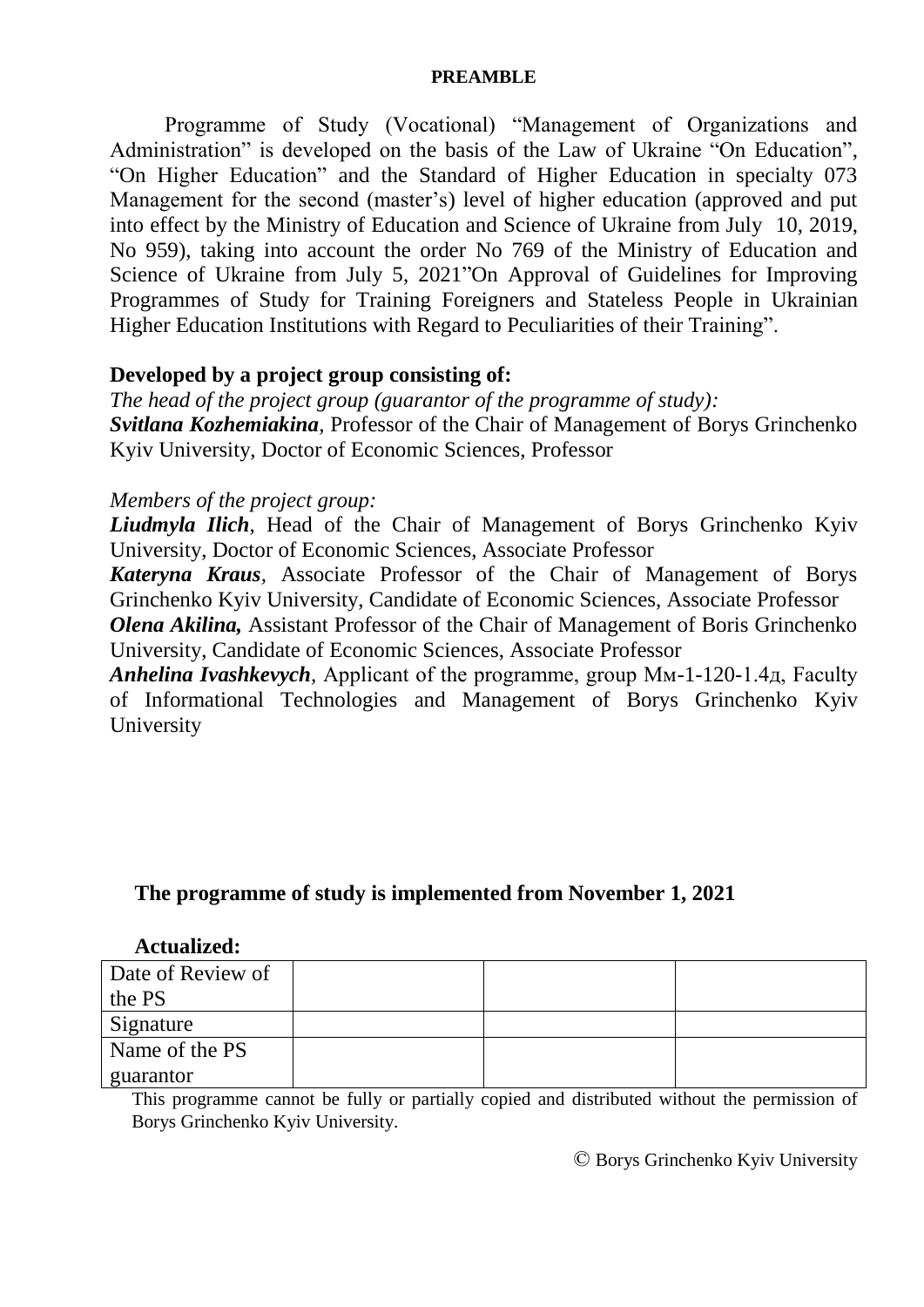# **I. PROFILE OF THE PROGRAMME OF STUDY (VOCATIONAL) 073.00.01 Management of Organizations and Administration Specialty 073 Management**

|                                      | 1 – General information                                                                                                                              |
|--------------------------------------|------------------------------------------------------------------------------------------------------------------------------------------------------|
| The full name of the higher          | Borys Grinchenko Kyiv University                                                                                                                     |
| education institution                | Faculty of Information Technologies and Management                                                                                                   |
| and the structural unit              |                                                                                                                                                      |
| Level of higher education            | Level Two (Master)                                                                                                                                   |
| Degree of higher education           | Master                                                                                                                                               |
| <b>Field of Knowledge</b>            | 07 Management and Administration                                                                                                                     |
| Speciality                           | 073 Management                                                                                                                                       |
| <b>Programme of study</b>            | 073.00.01 Management of Organizations and Administration                                                                                             |
| Qualification                        | <b>Master of Management</b>                                                                                                                          |
| <b>Qualification in diploma</b>      | Degree of higher education: Master                                                                                                                   |
|                                      | Speciality: Management                                                                                                                               |
|                                      | Programme of Study: Management of Organizations and                                                                                                  |
|                                      | Administration                                                                                                                                       |
| Form of study                        | Full-time                                                                                                                                            |
| Language (s) of teaching             | English                                                                                                                                              |
| <b>Cycle / Level</b>                 | Level 7 of the National Qualification Framework of Ukraine,                                                                                          |
|                                      | FQ-EHEA - 2 cycle, EQF-LLL - level 7                                                                                                                 |
| Type of diploma and term             | 90 credits ECTS Master's degree, unitary                                                                                                             |
| of study according to the            | term of study: 1 year 4 months                                                                                                                       |
| programme                            |                                                                                                                                                      |
| The education level                  | bachelor's degree                                                                                                                                    |
| required to commence study           | English level not lower than B1                                                                                                                      |
| under the programme                  |                                                                                                                                                      |
| <b>Availability of accreditation</b> | Ministry of Education and Science of Ukraine Certificate (VK                                                                                         |
|                                      | №11007609) on accreditation of programme of study                                                                                                    |
|                                      | "Management of Organizations and Administration"                                                                                                     |
|                                      | Level Two (Master) of higher education                                                                                                               |
|                                      | Certificate is valid till July 1, 2024                                                                                                               |
| Internet address of the              | https://kubg.edu.ua/informatsiya/vstupnikam/napryami-                                                                                                |
| permanent placement of the           | pidgotovki/magistr.html                                                                                                                              |
| description of the                   |                                                                                                                                                      |
| programme of study                   |                                                                                                                                                      |
|                                      | 2 - The purpose of the programme of study (vocational)<br>Training of management professionals with wide access to employment, able to independently |
|                                      | solve complex specialized tasks and practical problems in the process of professional activity                                                       |
|                                      | focused on the applied realization of the mission of serving people, community, society                                                              |
|                                      | 3 - Characteristics of the programme of study                                                                                                        |
| Subject area                         | Objects of study: management of organizations and their                                                                                              |
|                                      | departments.                                                                                                                                         |
|                                      | Objectives of the training: training of specialists capable to                                                                                       |
|                                      | identify and solve complex tasks and problems in the field of                                                                                        |
|                                      | management or in the process of learning, which involve                                                                                              |
|                                      | carrying out research and / or implementation of innovation                                                                                          |
|                                      | and are characterized by uncertainty of conditions and                                                                                               |
|                                      | requirements.                                                                                                                                        |
|                                      | Theoretical content of the subject area:                                                                                                             |
|                                      | - paradigms, laws, patterns,                                                                                                                         |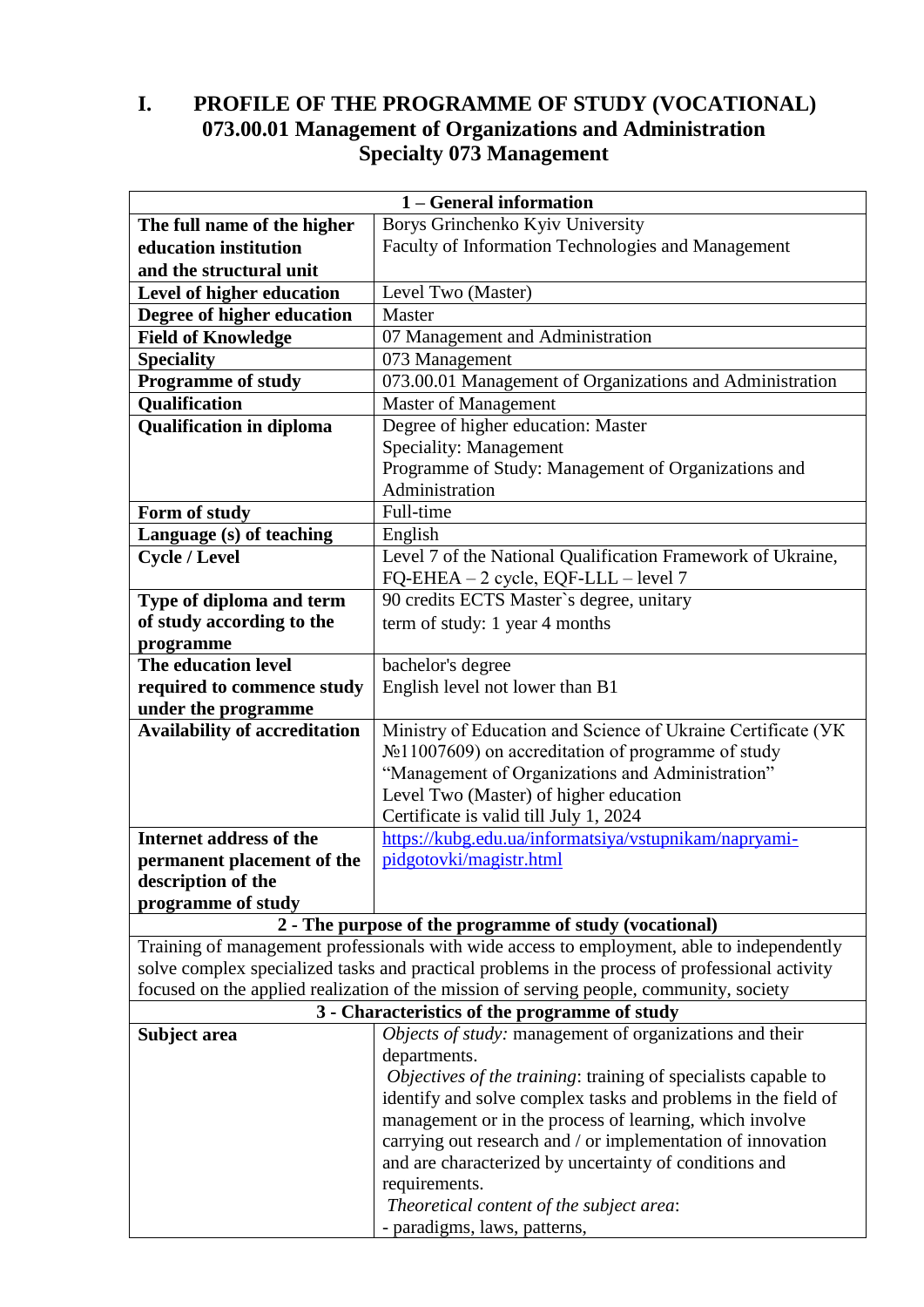|                                  | - principles, historical preconditions of management                                                                      |
|----------------------------------|---------------------------------------------------------------------------------------------------------------------------|
|                                  | development;                                                                                                              |
|                                  | - concepts of system, situational, adaptive, anticipative, anti-                                                          |
|                                  | crisis, innovation, project management, etc .;                                                                            |
|                                  | - functions, methods, technologies and management decisions                                                               |
|                                  | in management.                                                                                                            |
|                                  | Methods, techniques and technologies:                                                                                     |
|                                  | - general scientific and specific research methods                                                                        |
|                                  | (computational-analytical, economic-statistical, economic-                                                                |
|                                  | mathematical, expert evaluation, factual, sociological,                                                                   |
|                                  | documentary, balance sheet, etc.);                                                                                        |
|                                  | - methods of implementation of management functions                                                                       |
|                                  | (methods of marketing research; methods of economic                                                                       |
|                                  | diagnostics; methods of forecasting and planning; methods of                                                              |
|                                  | designing organizational management structures; methods of                                                                |
|                                  | motivation; control methods; methods of assessing social,                                                                 |
|                                  | organizational and economic efficiency in management, etc.);<br>- methods of management (administrative, economic, socio- |
|                                  | psychological, technological);                                                                                            |
|                                  | -technologies for substantiation of management decisions                                                                  |
|                                  | (economic analysis, simulation, decision tree, etc.).                                                                     |
|                                  | Tools and equipment: modern information and communication                                                                 |
|                                  | equipment, information systems and software products used in                                                              |
|                                  | management.                                                                                                               |
| <b>Size and Structure of the</b> | The ratio of compulsory (general and professional) and                                                                    |
| Programme                        | optional parts of the programme:                                                                                          |
|                                  | <b>Compulsory part - 67 ECTS credits, 74.4%: disciplines are</b>                                                          |
|                                  | aimed at the formation of general and special (professional,                                                              |
|                                  | subject) competencies (49 credits), practice - 12 credits,                                                                |
|                                  | attestation - 6 credits.                                                                                                  |
|                                  | <b>Elective part</b> - 23 ECTS credits, 25.6%: free choice of                                                             |
|                                  | educational components.                                                                                                   |
| Academic rights of               | They have the right to continue their education at level three                                                            |
| graduates                        | (educational and scientific) of higher education. Acquisition of                                                          |
|                                  | additional qualifications in the system of postgraduate                                                                   |
|                                  | education.                                                                                                                |
|                                  | 4 - Eligibility of graduates to employment and further studying                                                           |
| <b>Employment</b>                | Areas of professional activity include:                                                                                   |
|                                  | - enterprises of any organizational and legal form (commercial,                                                           |
|                                  | non-commercial, public, municipal, private), in which                                                                     |
|                                  | graduates work as executors or junior managers in departments                                                             |
|                                  | and divisions of management (marketing, sales, strategic                                                                  |
|                                  | planning, finance, human resources);                                                                                      |
|                                  | - small businesses in which graduates work as managers;                                                                   |
|                                  | - state and local government bodies;                                                                                      |
|                                  | - structures in which graduates are entrepreneurs who create                                                              |
|                                  | and develop their own business.                                                                                           |
|                                  | 5 – Teaching and assessment                                                                                               |
| <b>Teaching and learning</b>     | Based on the principles of student-centeredness and individual-                                                           |
|                                  | personality approach; are implemented through studies based                                                               |
|                                  | on research, strengthening practical orientation and creative                                                             |
|                                  | orientation in the form of a combination of lectures, practical                                                           |
|                                  | classes, independent study and research work using the                                                                    |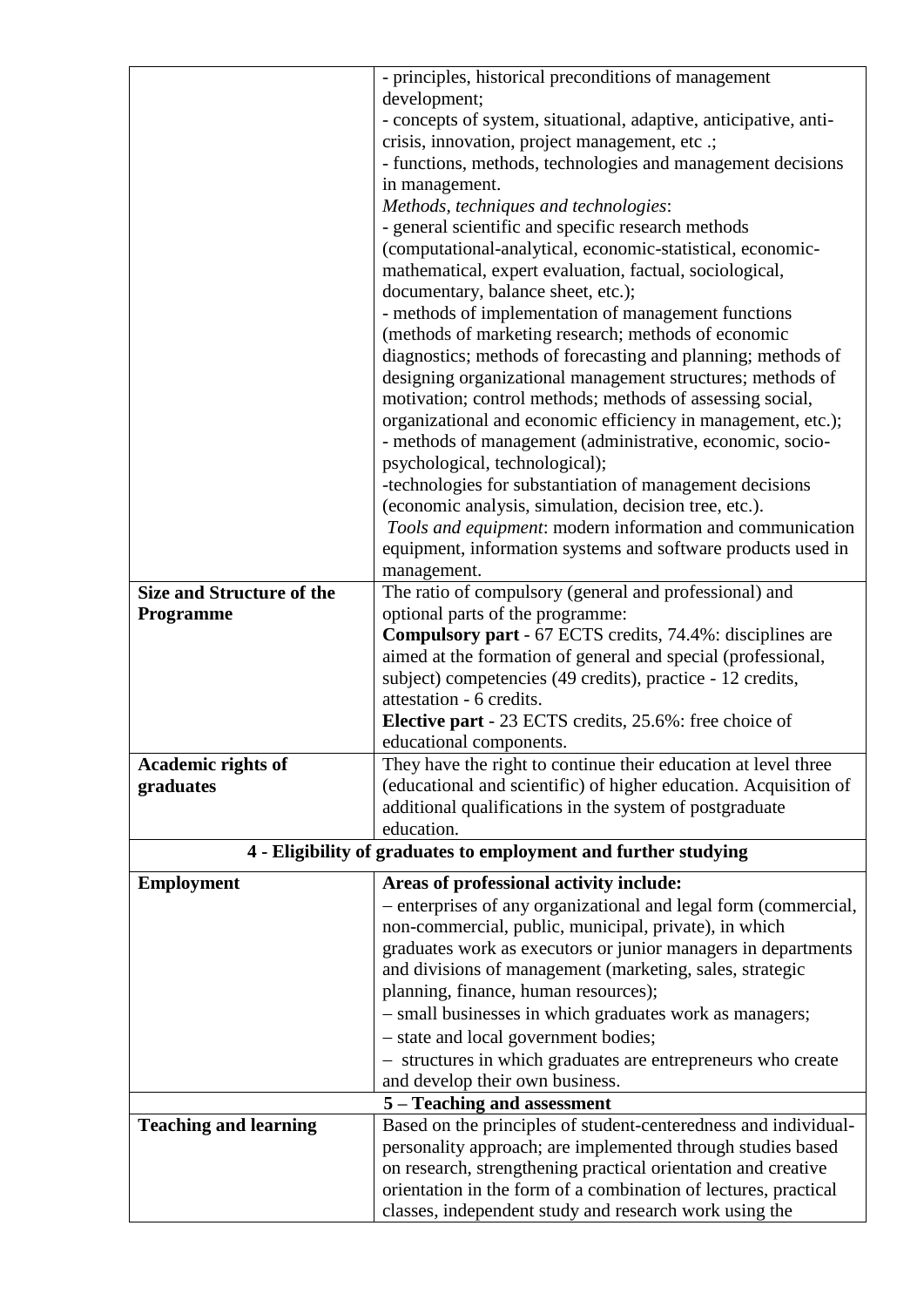|                                  | elements of distance learning, trainings, master classes of            |
|----------------------------------|------------------------------------------------------------------------|
|                                  | leading managers, game simulation technologies, case study,            |
|                                  | team work.                                                             |
|                                  | Problem-oriented learning; independent work on the basis of            |
|                                  | educational literature, tests, calculation-analytical and              |
|                                  | situational tasks; preparation and protection of qualification         |
|                                  | master's work, consultations with teachers; scientific                 |
|                                  | conferences, etc.                                                      |
| <b>Assessment</b>                | Cumulative rating system which provides for the assessment of          |
|                                  | students for all types of classroom and extracurricular                |
|                                  | educational activities in the form of incoming, intermediate,          |
|                                  | final (semester) control, as well as attestation.                      |
|                                  | Intermediate control (oral examination, presentations, essays,         |
|                                  | written express control / computer testing, accomplishing              |
|                                  | situational test, calculation-analytical and analytical tasks),        |
|                                  | final semester control (tests, exams in oral, written (testing),       |
|                                  | combined forms, defence of practice reports), attestation              |
|                                  | (defence of master's thesis).                                          |
|                                  | Assessment of students is carried out in accordance with the           |
|                                  | Unified system of assessment of academic achievement of                |
|                                  | students in Borys Grinchenko Kyiv University.                          |
|                                  | 6 - Programme competencies                                             |
| <b>Integral</b>                  | Ability to solve complex tasks and problems in the field of            |
| Competence                       | management or in the process of learning that involves research        |
|                                  | and / or innovation and is characterized by uncertainty of             |
|                                  | conditions and requirements.                                           |
| General competencies (GC)        | GC1-Ability to conduct research at the appropriate level.              |
|                                  | GC2 - Ability to communicate with representatives of various           |
|                                  | professional groups (with experts from other fields of                 |
|                                  | knowledge / types of economic activity).                               |
|                                  | GC3 - Skills in using information and communication                    |
|                                  | technologies.                                                          |
|                                  | GC4 - Ability to motivate people to move towards a common              |
|                                  | goal.                                                                  |
|                                  | GC5 - Ability to act on the basis of ethical considerations.           |
|                                  | GC6 - Ability to generate new ideas (creativity).                      |
|                                  | GC7 - Ability to abstract thinking, analysis and synthesis.            |
| <b>Professional competencies</b> | PC1 - Ability to choose and use concepts, methods and tools of         |
| (PC)                             | management, including in accordance with international                 |
|                                  | standards;                                                             |
|                                  | <b>PC2</b> - Ability to to set values, visions, mission, goals and     |
|                                  | criteria by which the organization determines further directions       |
|                                  | of development, develop and implement relevant strategies and          |
|                                  | plans;                                                                 |
|                                  | <b>PC3</b> - Ability to self-development, lifelong learning and        |
|                                  | effective self-management;                                             |
|                                  | <b>PC4</b> - Ability to effectively use and develop the organization's |
|                                  | resources;                                                             |
|                                  | <b>PC5</b> - Ability to create and organize effective communication    |
|                                  | in the management process;                                             |
|                                  | PC6 - Ability to form leadership qualities and demonstrate             |
|                                  | them in the process of managing people;                                |
|                                  | <b>PC7</b> - Ability to develop and manage projects, to demonstrate    |
|                                  | initiative and entrepreneurship;                                       |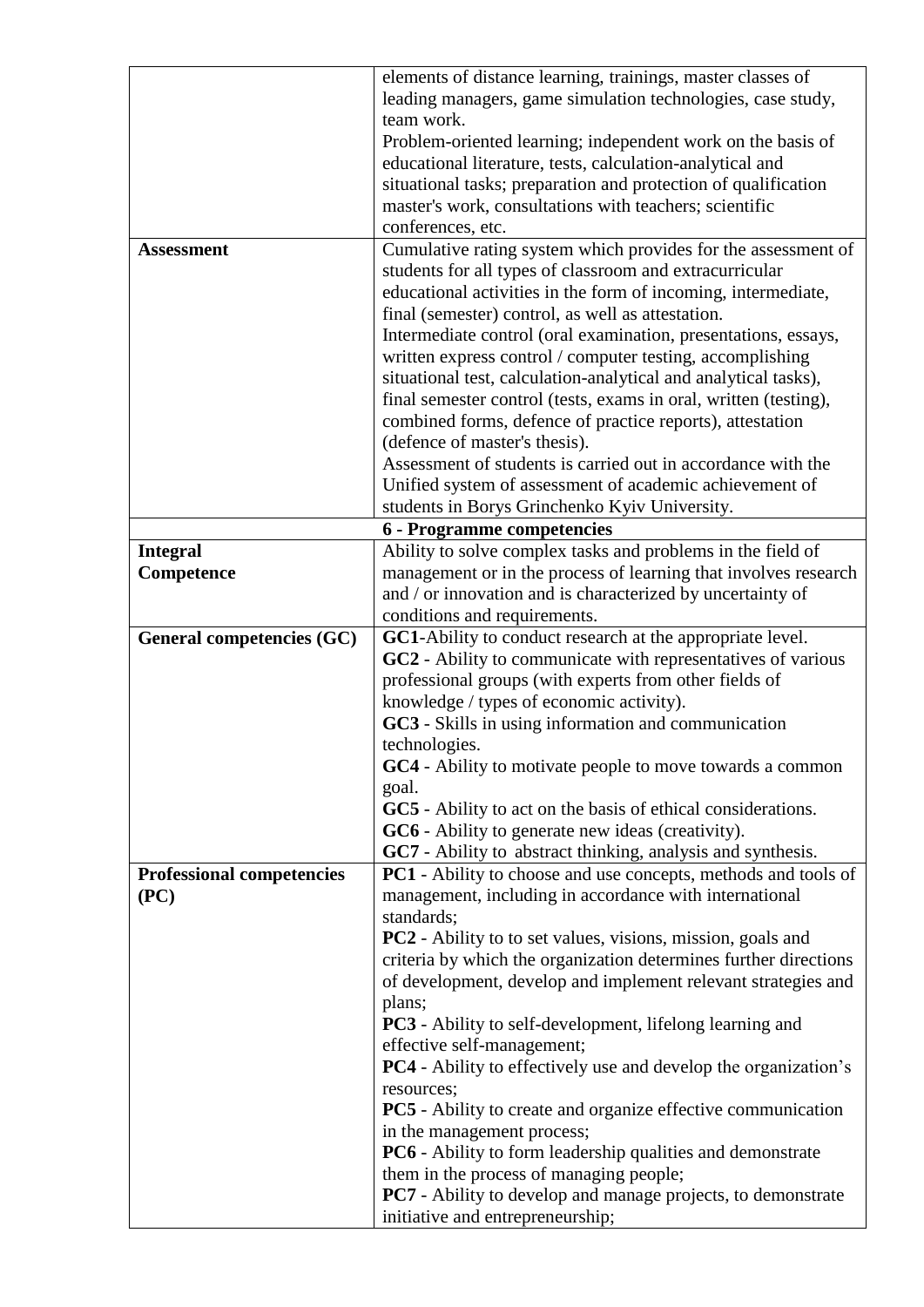| <b>PC8</b> - Ability to use psychological technologies of work with    |
|------------------------------------------------------------------------|
| personnel;                                                             |
| <b>PC9</b> - Ability to analyse and structure organizational problems, |
| to make effective managerial decisions and to provide                  |
| conditions for their implementation;                                   |
| <b>PC10</b> - Ability to manage the organization and its               |
| development.                                                           |
|                                                                        |

#### **7 – Programme learning outcomes**

**PLO1** - Critically comprehend, select and use the necessary scientific, methodological and analytical tools for management in unpredictable conditions.

**PLO2** - Identify problems in the organization and justify methods for their solving.

**PLO3** - Design effective management systems for organizations.

**PLO4** - Substantiate and manage projects, generate business ideas.

**PLO5** - Planning the organization's activities in strategic and tactical sections.

**PLO6** - Have the skills to make, justify and ensure the implementation of managerial decisions in unpredictable conditions taking into account the requirements of law, ethical considerations and social responsibility.

**PLO7** - Organize and carry out effective communication within the team, with representatives of various professional groups and in the international context.

**PLO8** - Use specialized software and information systems to solve problems of organization management.

**PLO9** - Be able to communicate in professional and scientific environment in the state and foreign languages.

**PLO10**- Demonstrate leadership skills and the ability to work in a team, interact with other people, influence their behaviour to solve professional problems.

**PLO11** – Have the ability to self-development and time management.

**PLO12** – Be able to delegate authority and management of the organization (unit).

**PLO13** – Be able to plan and implement information, methodological, material, financial and personnel support of the organization (unit).

| 8 - Resource support for the implementation of the program |                                                                    |  |  |  |  |  |
|------------------------------------------------------------|--------------------------------------------------------------------|--|--|--|--|--|
| <b>Staff support</b>                                       | Staff support of the programme of study consists of the            |  |  |  |  |  |
|                                                            | teaching staff of the Chair of Management, Faculty of              |  |  |  |  |  |
|                                                            | Informational Technologies and Management. Teaching of             |  |  |  |  |  |
|                                                            | some disciplines is performed by teaching staff of Chair of        |  |  |  |  |  |
|                                                            | Public and Private Law, Chair of Foreign Languages (Faculty        |  |  |  |  |  |
|                                                            | of Law and International Relations); Chair of Ukrainian            |  |  |  |  |  |
|                                                            | language (Institute of Philology).                                 |  |  |  |  |  |
|                                                            | Teaching subjects in English is carried out by scientific and      |  |  |  |  |  |
|                                                            | pedagogical workers who speak English at the level not lower       |  |  |  |  |  |
|                                                            | than B2, as evidenced by the relevant documents.                   |  |  |  |  |  |
|                                                            | The practical orientation of the programme involves a wide         |  |  |  |  |  |
|                                                            | participation of specialists, which corresponds to the direction   |  |  |  |  |  |
|                                                            | of the programme and strengthens the synergistic connection of     |  |  |  |  |  |
|                                                            | theoretical and practical training.                                |  |  |  |  |  |
|                                                            | Teaching staff that ensures the programmes implementation          |  |  |  |  |  |
|                                                            | meets the requirements set by the licensing conditions of          |  |  |  |  |  |
|                                                            | educational activities of educational institutions.                |  |  |  |  |  |
| <b>Material and technical</b>                              | Organization of the educational process is ensured primarily:      |  |  |  |  |  |
| support                                                    | - an area sufficient for conducting all kinds of training sessions |  |  |  |  |  |
|                                                            | and extracurricular activities, in particular, all classrooms are  |  |  |  |  |  |
|                                                            | equipped with SMART-boards or projectors;                          |  |  |  |  |  |
|                                                            | - computer classes;                                                |  |  |  |  |  |
|                                                            | - availability of the library and the reading room with necessary  |  |  |  |  |  |
|                                                            | educational-methodical literature;                                 |  |  |  |  |  |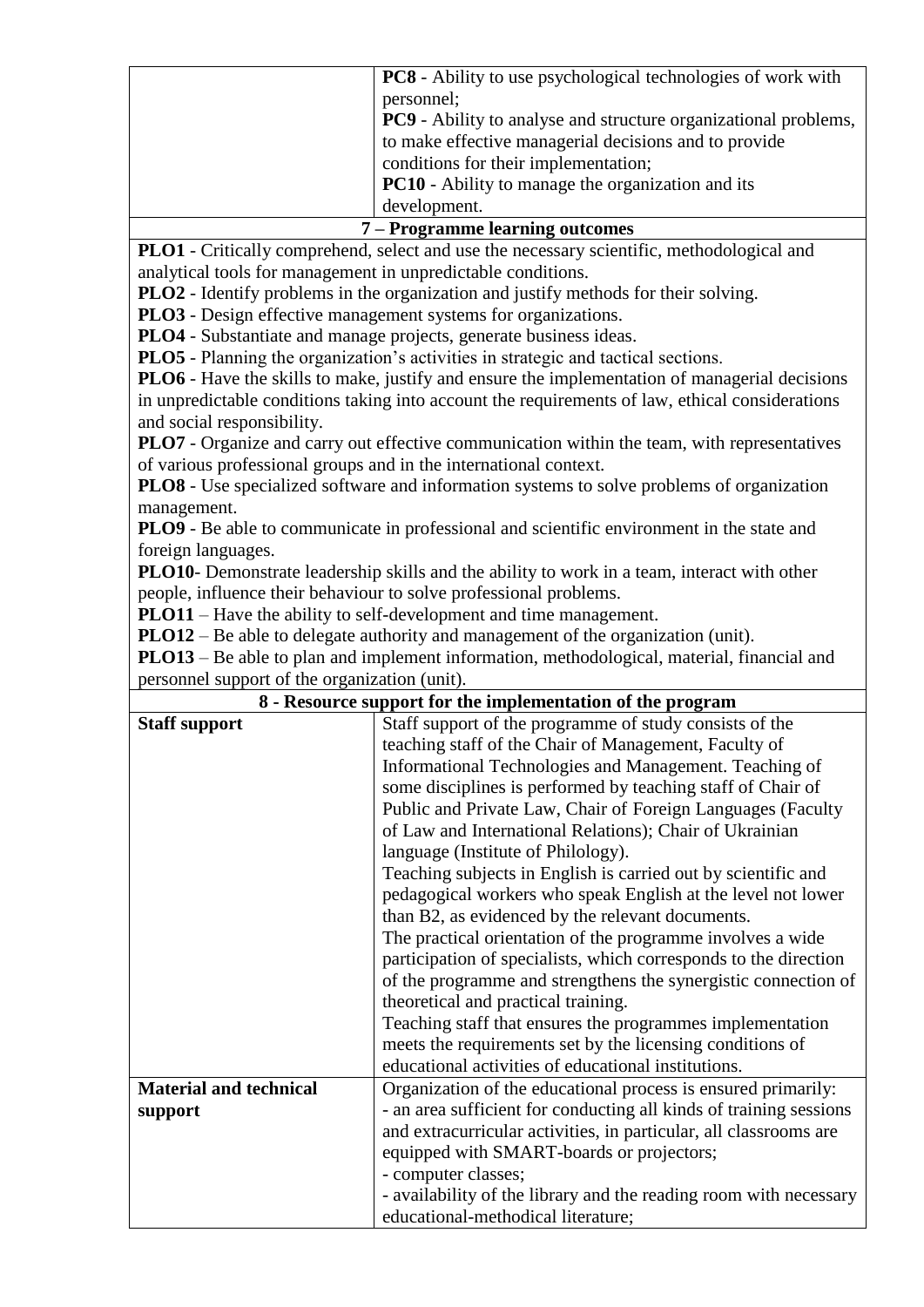|                                 | - modern technical equipment.                                     |
|---------------------------------|-------------------------------------------------------------------|
|                                 | The areas of the premises used in the educational process meet    |
|                                 | the requirements of accessibility, sanitary norms, and fire       |
|                                 | safety regulations. There are own objects of social and           |
|                                 | household infrastructure (dining room, cafeterias, assembly       |
|                                 | halls, sports halls, stadium, sports grounds, medical center,     |
|                                 | swimming pool, dormitories).                                      |
|                                 | The existing material and technical base provides an              |
|                                 | opportunity to provide a complete training of masters in          |
|                                 | management according to the programme of study.                   |
| Information,                    | - Official website of Borys Grinchenko Kyiv University            |
| educational and                 | https://kubg.edu.ua/, which contains the information about        |
| methodological support          | programmes of study, educational and scientific activities,       |
|                                 | structural units, admission rules, contacts, etc.                 |
|                                 | - Digital campus https://digital.kubg.edu.ua/, which contains     |
|                                 | information about all digital education services, digital science |
|                                 | with access to various platforms. digital management of           |
|                                 | normative bases, registers, document circulation. image and       |
|                                 | leadership, digital space with personal accounts and corporate    |
|                                 | mail, university infrastructure.                                  |
|                                 | - University e-learning system (Moodle).                          |
|                                 | - services for the organization of online classes: Google Meet    |
|                                 | (corporate), Google Chat, Google Hangouts, Google                 |
|                                 | Classroom.                                                        |
|                                 | - Wireless Internet access points.                                |
|                                 |                                                                   |
|                                 | - Library, reading rooms.                                         |
|                                 | - Electronic library, repository http://elibrary.kubg.edu.ua/.    |
|                                 | - Access to electronic scientific databases Scopus, Web of        |
|                                 | Science, EBSCO etc.                                               |
|                                 | - Training and working curricula.                                 |
|                                 | - Schedule of the educational process.                            |
|                                 | - Programmes of study of academic disciplines.                    |
|                                 | - Programmes of practice.                                         |
|                                 | - Methodical recommendations for writing and designing a          |
|                                 | qualifying master's thesis, etc.                                  |
|                                 | 9 - Academic mobility                                             |
| <b>National Credit Mobility</b> |                                                                   |
| <b>International Credit</b>     |                                                                   |
| <b>Mobility</b>                 |                                                                   |
| <b>Training of foreign</b>      | The license provides for the training of foreigners and stateless |
| applicants                      | people. The learning process is conducted in English, so          |
|                                 | citizens of other countries who speak English at level not lower  |
|                                 | than B1 can receive education according to this programme of      |
|                                 | study.                                                            |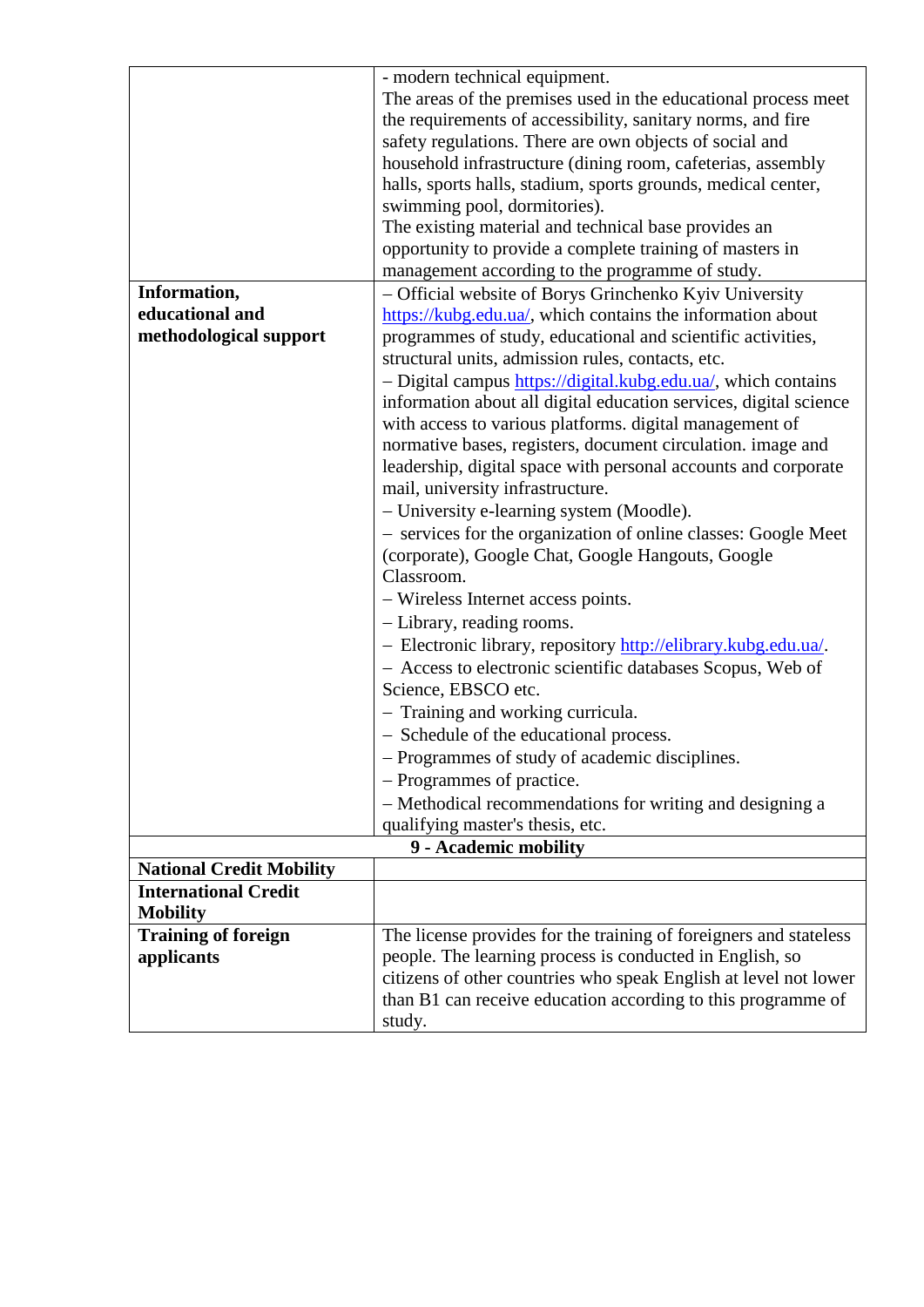### **ІІ. The List of the Components of the Programme of Study (vocational) and Their Logical Coherence**

# **2.1. The List of the components of the PS**

| Compone<br>nt Code | Code of<br>academic                        | <b>Components of the Programme of Study (academic</b><br>discipline, practice, degree paper) | <b>Credits</b><br><b>ECTS</b> | The Form of the<br><b>Final Assessment</b> |
|--------------------|--------------------------------------------|----------------------------------------------------------------------------------------------|-------------------------------|--------------------------------------------|
|                    | discipline                                 | $\mathfrak{D}$                                                                               |                               |                                            |
| $\mathbf{1}$       |                                            | 3                                                                                            | $\overline{4}$                |                                            |
| CC.01              |                                            | I. Compulsory components OP<br>Methodology, methods and instruments of                       | $\overline{4}$                | Credit                                     |
|                    | ОД.01                                      | scientific research                                                                          |                               |                                            |
| CC.02              | ОД.02                                      | ICT in management and business                                                               | $\overline{4}$                | Exam                                       |
| CC.03              | ОД.03                                      | English in business communications                                                           | 6                             | Exam                                       |
| CC.04              | ОД.04                                      | Fundamentals of business law                                                                 | 5                             | Exam                                       |
| CC.05              | ОД.05                                      | <b>Business mediation</b>                                                                    | $\overline{4}$                | Credit                                     |
| CC.06              | ОД.06                                      | Team management                                                                              | $\overline{4}$                | Exam                                       |
| CC.07              | ОД.07                                      | Corporative management                                                                       | 6                             | Exam                                       |
| CC.08              | ОД.08                                      | Change management                                                                            | 6                             | Exam                                       |
| CC.09              | ОД.09                                      | Quality management                                                                           | $\overline{4}$                | Credit                                     |
| CC.10              | ОД.10                                      | Ukrainian as a foreign language                                                              | 6                             | Exam                                       |
| CC.11              | OTI.01                                     | <b>Productive Practice</b>                                                                   | 12                            | Credit                                     |
| CC.12              | OA.1                                       | Master's thesis                                                                              | 6                             | Defence                                    |
|                    | <b>Total for theoretical training</b>      | 67                                                                                           |                               |                                            |
|                    |                                            | II. Elective components of PS (Appendix 1)                                                   |                               |                                            |
|                    |                                            | Electivel block 1 - Project Management                                                       |                               |                                            |
| OC. 1              | ВД.1.01                                    | System approach in project activity                                                          | $\overline{4}$                | Credit                                     |
| OC.2               | ВД.1.02                                    | Strategic planning of programmes                                                             | $\overline{4}$                | Credit                                     |
| OC.3               | ВД.1.03                                    | Strategic marketing                                                                          | $\overline{4}$                | Credit                                     |
| OC.4               | ВД.1.04                                    | Project management technology                                                                | 6                             | Credit                                     |
| OC.5               | ВД.1.05                                    | Monitoring and evaluation of projects and                                                    | 5                             | Credit                                     |
|                    |                                            | programmes                                                                                   |                               |                                            |
|                    |                                            | total                                                                                        |                               | 23                                         |
|                    |                                            | Electivel block 2 – Project Management                                                       |                               |                                            |
| OC. 1              | ВД.2.01                                    | Ukrainian<br>Advanced<br>English<br>$\sqrt{2}$<br>course<br>(optional)                       | 19                            | Credit                                     |
| OC. 2              | ВД.2.02                                    | Ukraine in the World                                                                         | $\overline{4}$                | Credit                                     |
|                    |                                            | total                                                                                        |                               | 23                                         |
| Elective block 3   |                                            |                                                                                              |                               |                                            |
| <b>OC</b>          | ВД.3                                       | Choice of disciplines from the course catalogue                                              | 23                            | Credits                                    |
|                    |                                            | for the appropriate number of credits                                                        |                               |                                            |
|                    |                                            | 23                                                                                           |                               |                                            |
|                    | <b>Total amount of elective components</b> | 23                                                                                           |                               |                                            |
|                    | TOTAL AMOUNT OF THE PROGRAMME OF STUDY     |                                                                                              | 90                            |                                            |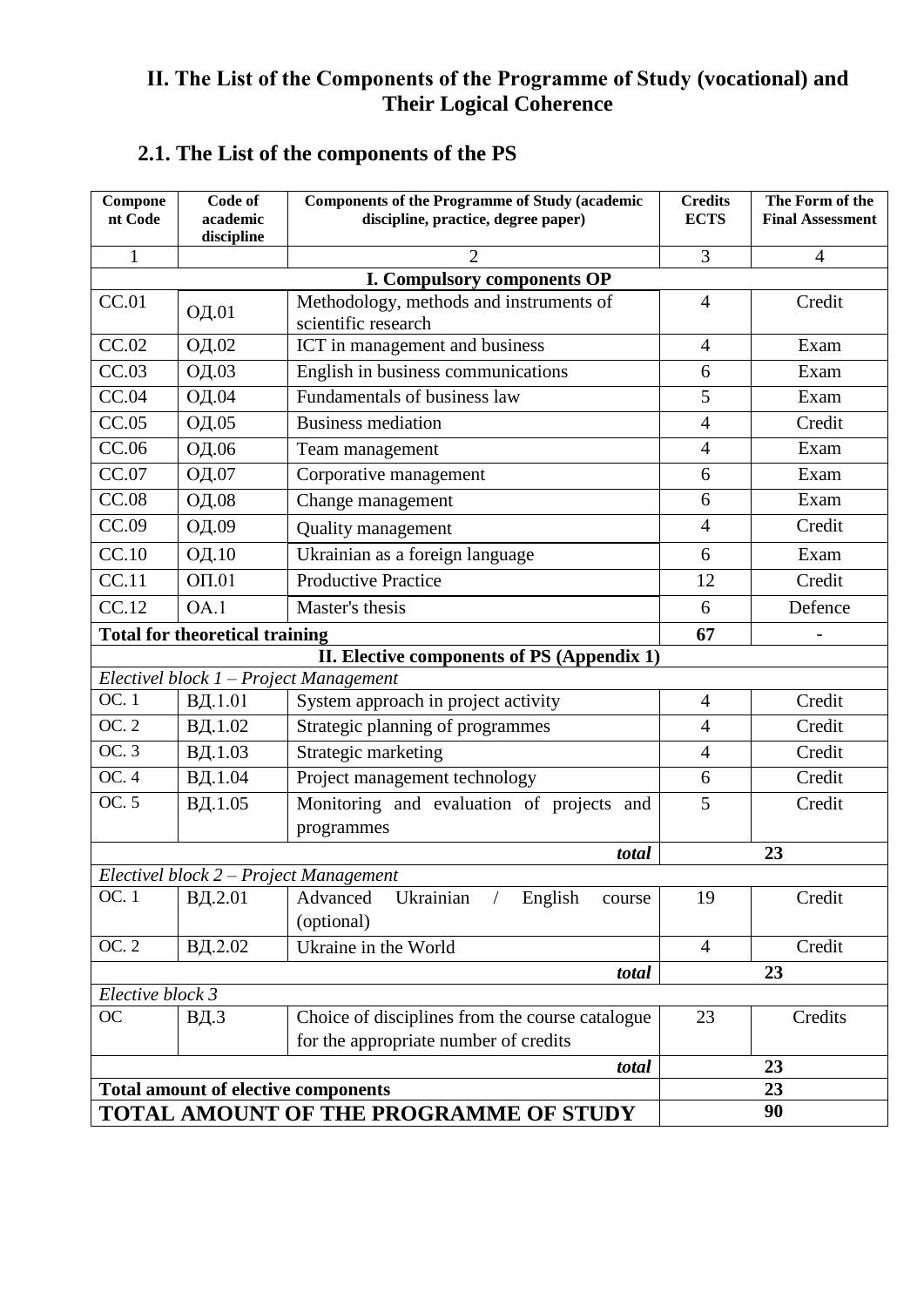### **2.2 Structural Logical Scheme of the Programme of Study**

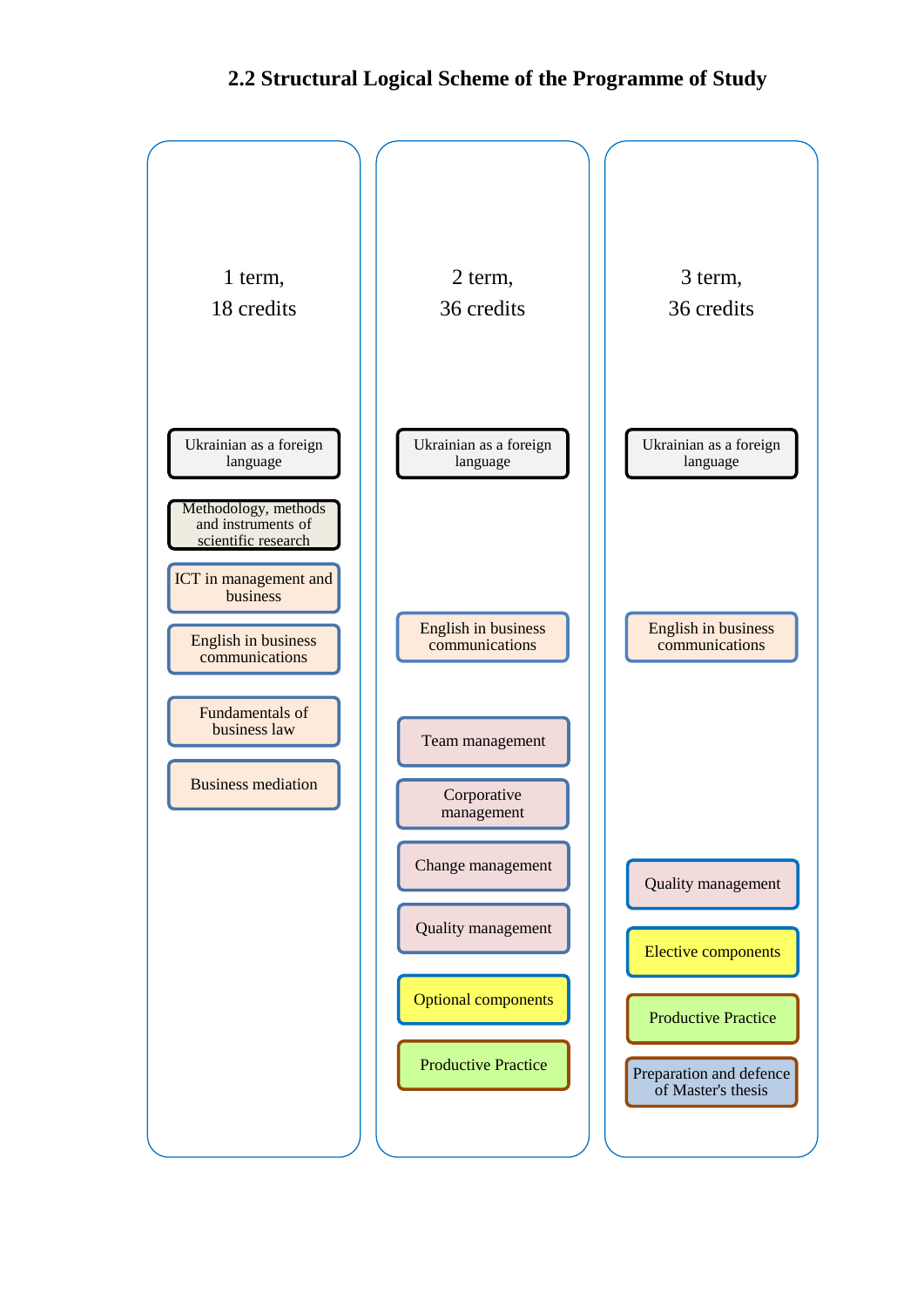#### **ІІІ. Form of Attestation of Higher Educational Learners**

The attestation of graduate students of the programme of study (vocational) "Management and Administration", Specialty 073 "Management" is carried out in the form of master's thesis defence.

The attestation is performed openly and publicly.

The defence of master's thesis involves solving a complex task or a problem in the field of management, a task or a problem in the field of management that requires conducting research and / or innovation and is characterized by complexity and uncertainty of conditions, using theories and methods of economics.

The master's thesis is checked for plagiarism. It should not contain academic plagiarism, fabrication and / or falsification, copying.

The qualifying master's thesis is published on the University website (in the institutional repository).

For the successful completion of the programme of study, graduate students are given the document of the state standard.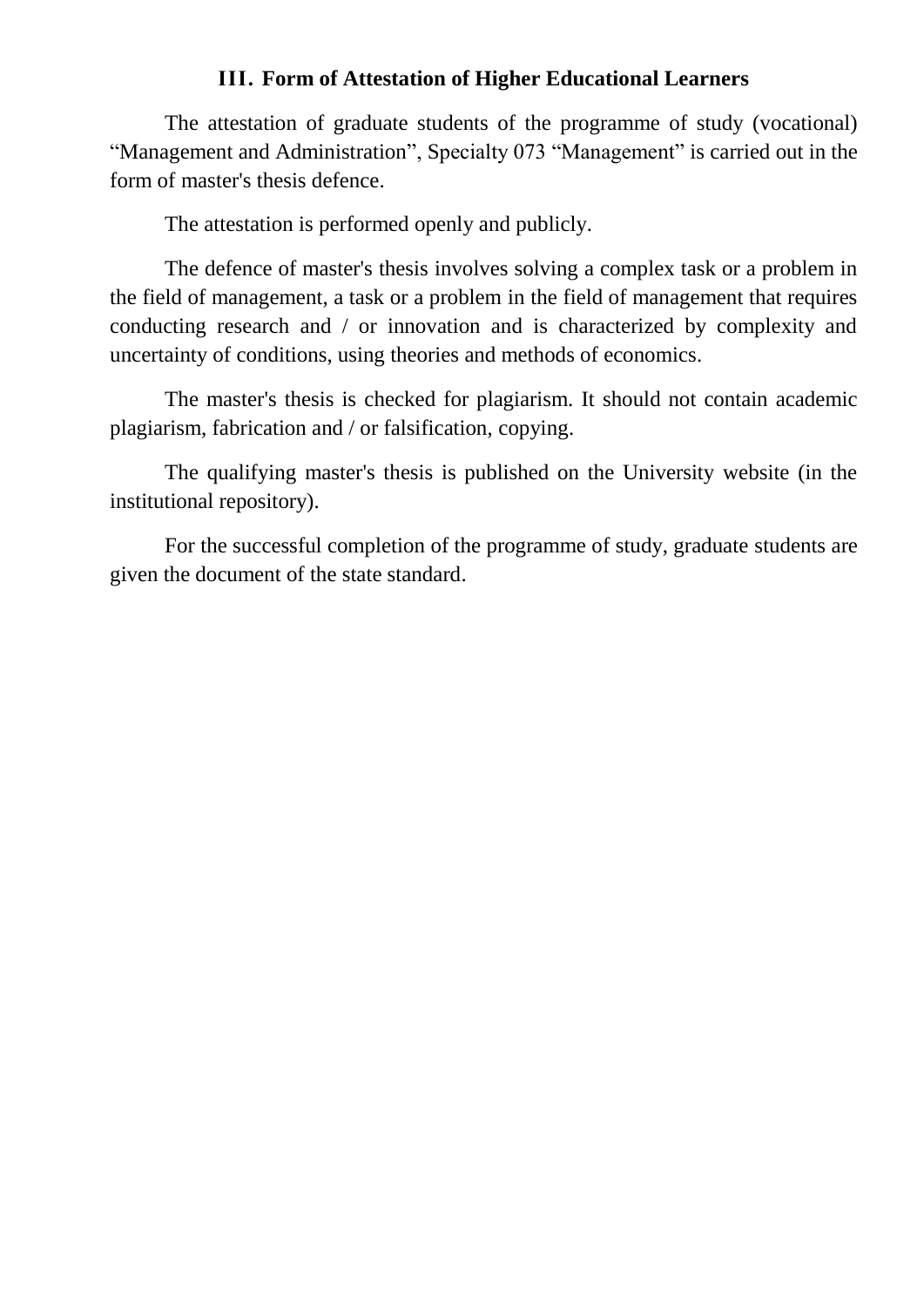|                  | CC.1 | CC.2   | CC <sub>3</sub> | CC.4 | CC.5             | CC.6   | CC.7   | CC.8   | CC.9      | CC.10 | CC.11  | <b>CC.12</b>      |
|------------------|------|--------|-----------------|------|------------------|--------|--------|--------|-----------|-------|--------|-------------------|
| GC <sub>1</sub>  | $+$  |        |                 |      |                  |        |        |        | $+$       |       | $+$    | $+$               |
| $\rm GC$ $2$     |      |        | $+$             | $+$  | $^{+}$           | $^{+}$ |        |        | $\ddot{}$ |       |        | $+$               |
| GC3              | $+$  | $^{+}$ | $+$             |      | $+$              |        |        |        |           |       |        | $+$               |
| $GC\overline{4}$ |      |        |                 |      |                  | $^{+}$ |        |        |           |       |        |                   |
| $\rm GC$ $5$     |      |        |                 |      |                  | $^{+}$ |        |        |           |       |        |                   |
| $\rm GC$ $6$     |      | $^{+}$ |                 |      |                  | $^{+}$ | $+$    | $+$    |           |       | $^{+}$ | $^{+}$            |
| GC 7             |      |        |                 | $+$  |                  |        |        |        |           | $+$   | $+$    | $\qquad \qquad +$ |
| ${\rm PC}$ $1$   | $+$  |        |                 | $+$  | $^{+}$           |        | $+$    |        | $^{+}$    |       | $+$    | $\boldsymbol{+}$  |
| PC <sub>2</sub>  |      |        |                 |      |                  |        | $+$    |        | $^{+}$    |       | $+$    | $^{+}$            |
| PC <sub>3</sub>  | $+$  |        | $+$             |      |                  | $+$    |        |        |           | $+$   |        | $+$               |
| PC <sub>4</sub>  |      |        |                 | $+$  |                  |        | $+$    | $+$    | $+$       |       |        | $^{+}$            |
| PC <sub>5</sub>  |      | $^{+}$ |                 |      |                  |        |        |        |           |       |        | $\qquad \qquad +$ |
| PC <sub>6</sub>  |      |        |                 |      |                  | $^{+}$ |        |        |           |       | $^{+}$ |                   |
| PC <sub>7</sub>  |      |        |                 |      |                  |        |        |        |           |       | $+$    |                   |
| PC 8             |      |        |                 |      | $^{+}$           | $+$    |        |        |           |       |        |                   |
| PC <sub>9</sub>  |      |        |                 |      | $+$              |        | $+$    | $^{+}$ | $^{+}$    |       | $^{+}$ |                   |
| PC10             |      |        |                 |      | $\boldsymbol{+}$ |        | $^{+}$ | $+$    |           |       |        | $\! + \!$         |

# **IV. Matrix of the Programme Competence Compliance with the Programme Components**

# **V. Matrix of Providing Programme Learning Outcomes with the Relevant Programme Components**

|       | CC.1   | CC.2 | CC <sub>3</sub> | CC.4   | CC.5   | CC.6   | CC.7   | CC.8   | CC <sub>9</sub> | CC.10 | $\overline{\phantom{0}}$<br>CC1 | <b>CC.12</b> |
|-------|--------|------|-----------------|--------|--------|--------|--------|--------|-----------------|-------|---------------------------------|--------------|
| LO.1  | $+$    |      |                 |        | $+$    |        |        | $+$    |                 |       |                                 |              |
| LO.2  |        |      |                 |        | $+$    |        | $^{+}$ | $+$    | $^{+}$          |       | $+$                             | $^{+}$       |
| LO.3  |        | $+$  |                 |        |        |        |        |        |                 |       | $+$                             | $+$          |
| LO.4  |        |      |                 |        |        | $^{+}$ | $^{+}$ |        |                 |       | $+$                             | $+$          |
| LO.5  |        |      |                 |        |        |        | $+$    |        |                 |       | $+$                             | $^{+}$       |
| LO.6  |        |      |                 | $^{+}$ | $^{+}$ | $^{+}$ |        | $^{+}$ | $^{+}$          |       |                                 | $+$          |
| LO.7  |        | $+$  | $^{+}$          | $+$    | $+$    | $+$    |        | $+$    | $+$             | $+$   |                                 |              |
| LO.8  |        | $+$  |                 |        |        |        |        |        |                 |       |                                 | $+$          |
| LO.9  |        |      | $+$             |        |        | $+$    |        |        |                 | $+$   |                                 |              |
| LO.10 |        |      |                 |        | $+$    | $+$    |        |        |                 |       |                                 |              |
| LO.11 |        |      |                 |        |        | $+$    |        |        |                 |       |                                 | $+$          |
| LO.12 |        |      |                 |        |        | $+$    |        | $+$    | $+$             |       |                                 |              |
| LO.13 | $^{+}$ |      |                 | $^{+}$ | $^{+}$ |        |        |        |                 |       |                                 | $\! + \!$    |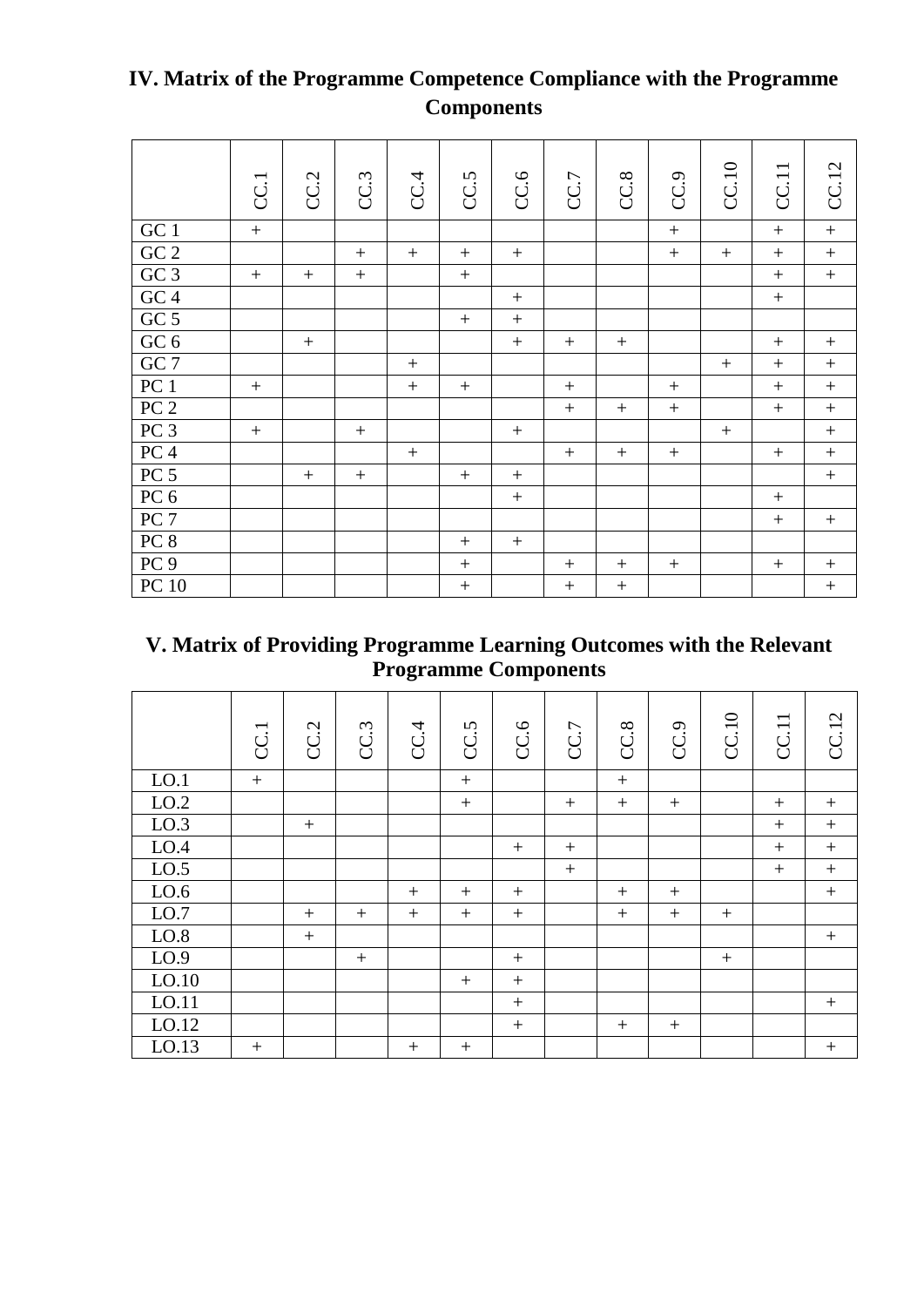## **Appendix 1 – Elective Part of Programme of Study**

In Borys Grinchenko Kyiv University, students exercise the right to free choice of disciplines, granted in paragraph 15 of the first part of Article 62 of the Law of Ukraine "On Higher Education", in accordance with the Regulations on the procedure and conditions of choice of disciplines, approved by order No 642 from November 25, 2016.

### **1. Elective Block 1 – Project Management**

The student's choice of the block "Project Management" creates conditions for deepening and expanding professional knowledge within the chosen programme of study. The following block of disciplines is offered for studying.



| <b>Matrix of the Programme Competence</b><br><b>Compliance with the Optional</b><br><b>Components of Block 1</b> |                     |                            |                              |                |                            | <b>Matrix of the Programme Learning</b><br><b>Outcomes Compliance with the Options</b> |                                            |                                     | <b>Components of Block 1</b> |                     |        |
|------------------------------------------------------------------------------------------------------------------|---------------------|----------------------------|------------------------------|----------------|----------------------------|----------------------------------------------------------------------------------------|--------------------------------------------|-------------------------------------|------------------------------|---------------------|--------|
|                                                                                                                  | ↽<br>$\overline{C}$ | $\mathcal{L}$<br><b>SC</b> | $\epsilon$<br>$\overline{C}$ | 4<br><b>SC</b> | $\Omega$<br>$\overline{C}$ |                                                                                        | $\overline{\phantom{0}}$<br>$\overline{C}$ | $\mathbf{\Omega}$<br>$\overline{C}$ | $\infty$<br>$\rm{C}$         | 4<br>$\overline{C}$ | Ч<br>Š |
| GC 1                                                                                                             | $+$                 | $+$                        | $^{+}$                       |                |                            | LO.1                                                                                   | $+$                                        | $^{+}$                              | $^{+}$                       | $^{+}$              |        |
| $\rm GC$ $2$                                                                                                     |                     |                            |                              | $^{+}$         |                            | LO.2                                                                                   |                                            |                                     | $+$                          |                     | $^{+}$ |
| GC <sub>3</sub>                                                                                                  |                     |                            | $^{+}$                       |                |                            | LO.3                                                                                   | $^{+}$                                     | $^{+}$                              |                              | $^{+}$              |        |
| GC $6$                                                                                                           |                     |                            |                              | $^{+}$         |                            | LO.4                                                                                   | $^{+}$                                     |                                     | $^{+}$                       | $^{+}$              | $^{+}$ |
| GC 7                                                                                                             | $^{+}$              |                            | $^{+}$                       |                | $^{+}$                     | LO.5                                                                                   | $^{+}$                                     | $^{+}$                              | $^{+}$                       | $^{+}$              |        |
| PC <sub>1</sub>                                                                                                  |                     | $+$                        | $^{+}$                       |                |                            | LO.6                                                                                   |                                            |                                     |                              | $^{+}$              |        |
| PC <sub>2</sub>                                                                                                  |                     | $^{+}$                     | $^{+}$                       |                |                            | LO.7                                                                                   |                                            |                                     | $^{+}$                       |                     |        |
| ${\rm PC}$ 4                                                                                                     | $^{+}$              | $^{+}$                     |                              | $^{+}$         | $^{+}$                     | LO.12                                                                                  |                                            |                                     |                              | $^{+}$              |        |
| PC <sub>5</sub>                                                                                                  |                     |                            | $^{+}$                       |                |                            | LO.13                                                                                  | $^{+}$                                     | $^{+}$                              | $^{+}$                       |                     |        |
| PC <sub>7</sub>                                                                                                  | $+$                 | $^{+}$                     |                              | $^{+}$         | $^{+}$                     |                                                                                        |                                            |                                     |                              |                     |        |
| PC 8                                                                                                             |                     |                            |                              |                |                            |                                                                                        |                                            |                                     |                              |                     |        |
| PC9                                                                                                              | $^{+}$              | $+$                        | $^{+}$                       | $^{+}$         | $^{+}$                     |                                                                                        |                                            |                                     |                              |                     |        |
| <b>PC 10</b>                                                                                                     |                     | $^{+}$                     |                              |                |                            |                                                                                        |                                            |                                     |                              |                     |        |

| <b>Matrix of the Programme Learning</b><br><b>Outcomes Compliance with the Optional</b><br><b>Components of Block 1</b> |           |                 |                              |                 |        |  |  |  |
|-------------------------------------------------------------------------------------------------------------------------|-----------|-----------------|------------------------------|-----------------|--------|--|--|--|
|                                                                                                                         | <b>SC</b> | OC <sub>2</sub> | $\epsilon$<br>$\overline{C}$ | OC <sub>4</sub> | OC5    |  |  |  |
| LO.1                                                                                                                    | $+$       | $^{+}$          |                              | $^{+}$          |        |  |  |  |
| LO.2                                                                                                                    |           |                 | $^{+}$                       |                 | $^{+}$ |  |  |  |
| LO.3                                                                                                                    | $+$       | $^{+}$          |                              | $^{+}$          |        |  |  |  |
| LO.4                                                                                                                    | $+$       |                 | $^{+}$                       | $^{+}$          | $^{+}$ |  |  |  |
| LO.5                                                                                                                    | $+$       | $^{+}$          | $^{+}$                       | $^{+}$          |        |  |  |  |
| LO.6                                                                                                                    |           |                 |                              | $^{+}$          |        |  |  |  |
| LO.7                                                                                                                    |           |                 | $^{+}$                       |                 |        |  |  |  |
| LO.12                                                                                                                   |           |                 |                              | $^{+}$          |        |  |  |  |
| LO.13                                                                                                                   |           |                 |                              |                 |        |  |  |  |